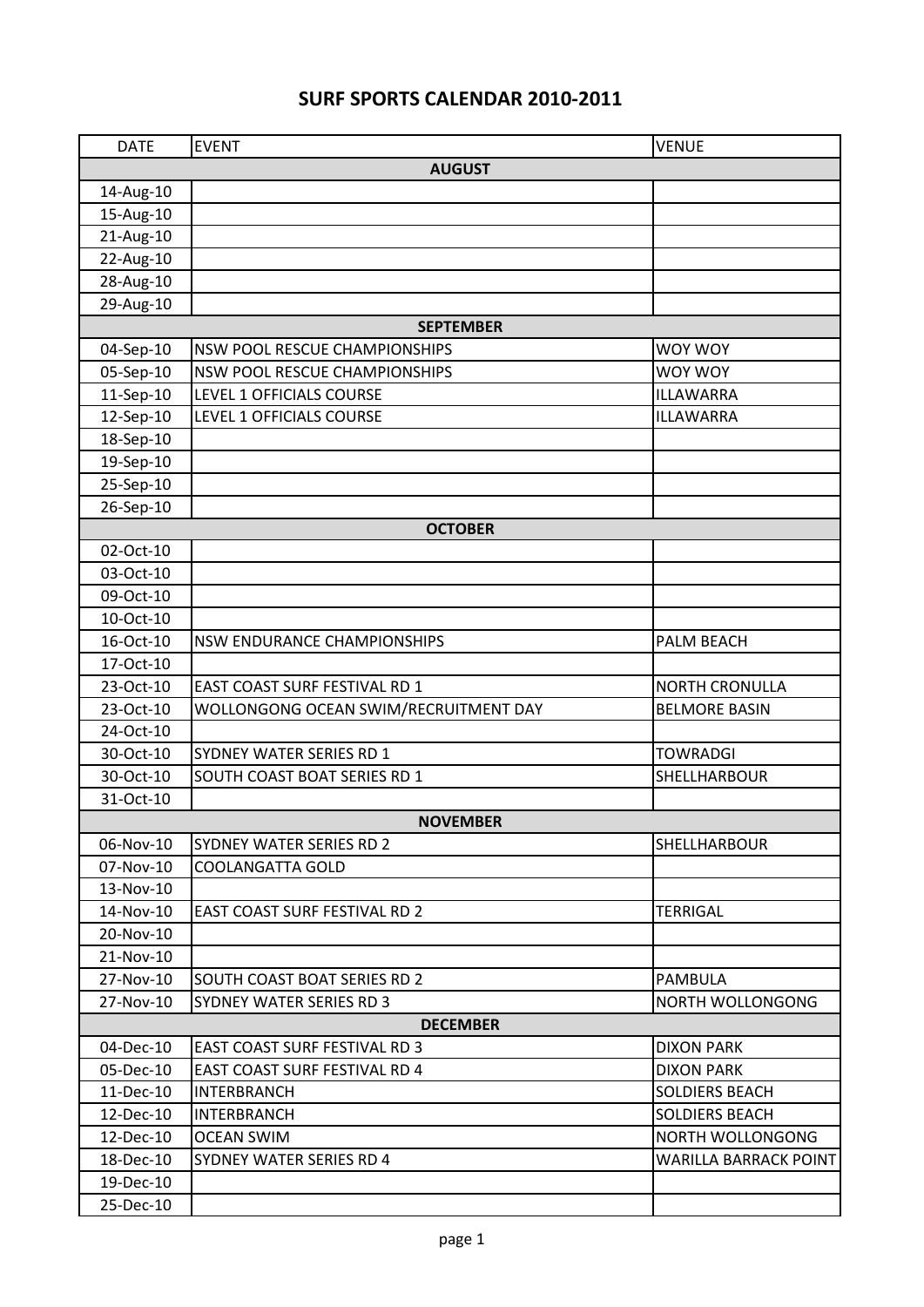| $26-1$<br>ിലെ 1<br>1 L<br>. .<br>$    -$<br>--<br>__ |  |
|------------------------------------------------------|--|
|                                                      |  |